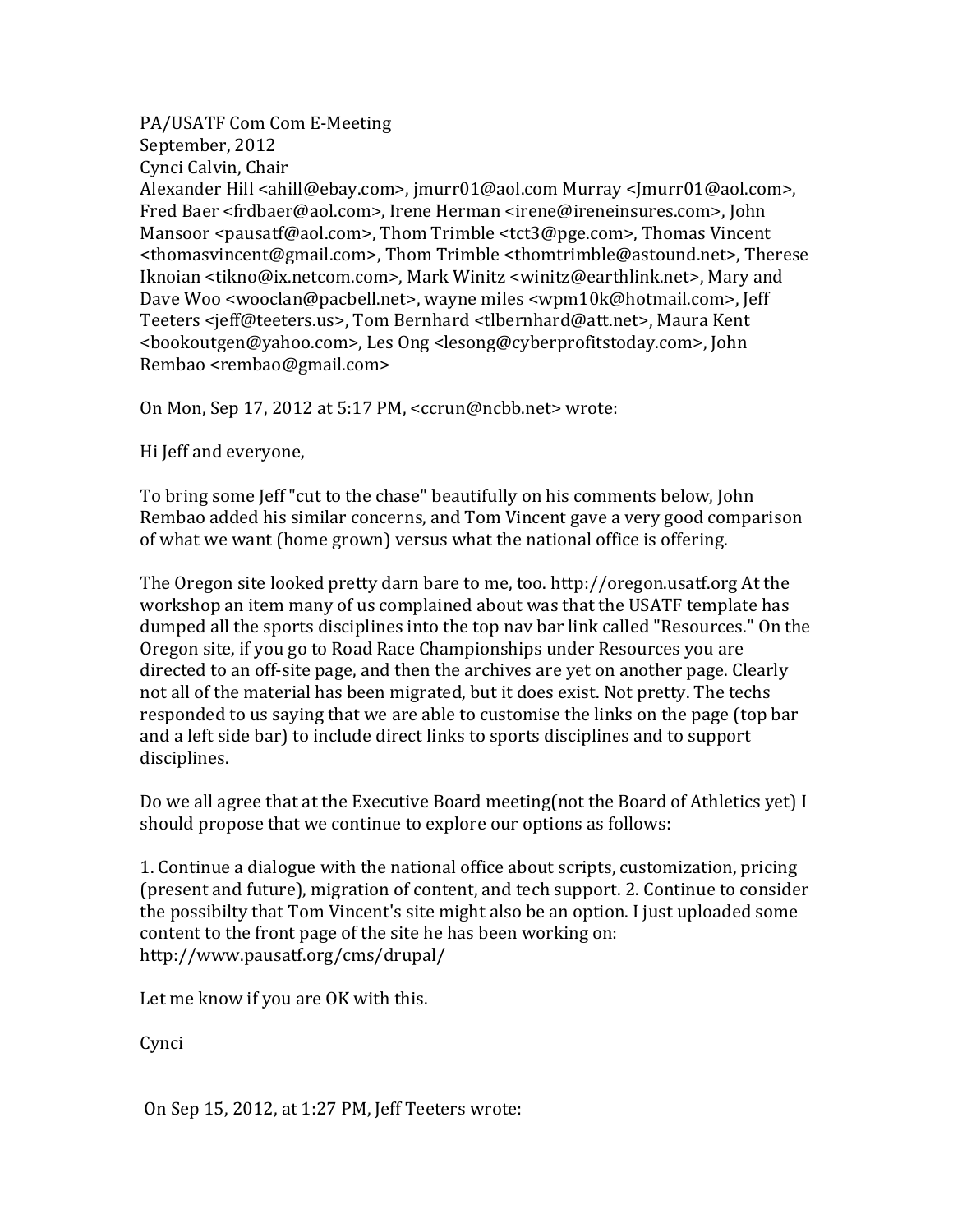I have the following concerns:

1. Content migration. Our current site has LOTS of content stored as html pages on the file system. This includes all the news stories, race results, standings, basically everything on our site. A content management system stores content into a database, not as html pages on the file system. Will migrating our existing content require manually copying and pasting all of thes pages and images into a the Kentico content manage system. And even if that could be done, would the formatting be the same and not changed when displayed by the CMS? What about links between pages? For example, links from race list pages to results for the race, or from current standings to archived standings? Links between pages might not work anymore if the pages were put into the cms. I looked at the Oregon site, which was mentioned as an example site in the workshop notes: http://www.oregon.usatf.org Under "news" there are only three news stories. I didn't find any race results, no GP pages, no standings or archive standings, and so on. The number of pages on that site seems to be VERY small compared to the number of pages on our site. Is that because the Oregon site choose not to migrate their previous content? If so, why not? If they are a big association, they must have had lots of previous content that could have been migrated to the new site.

2. Scripts. The proposed system will not allow us to run our current PHP scripts (membership page, scoresheet submission on the site). While it's not really a problem since we can keep our current site and run the scripts there by linking to them from the new site, that is a slight disadvantage, since we will be setting up a new system which in this respect, is inferior to our current one and requires us to keep the current site. It would be better to have a new system which allow us to keep everything we have on the current site (pages and scripts).

3. Value. From what I know, I'm not very impressed with the value given the cost. I think almost any CMS system (including free open source system) will allow entering content and pictures using a WYSIWUG interface. The cost of the site  $$150$  month first year, \$50 / month after that) is affordable given how big the PA is. But, hosting now is much cheaper. Value would have to come from the improved quality of the site or services. Looking at the Oregon site, I'm not sure we would have a better site.

4. Trying before deciding. I think it would be useful if people who are going to post stories and content to the new site, have a change to try the software first using a demo site. For example, people that will be posting news stories, and Tom and Les, who need to post standings update should see how it works before we make such a big commitment.

Jeff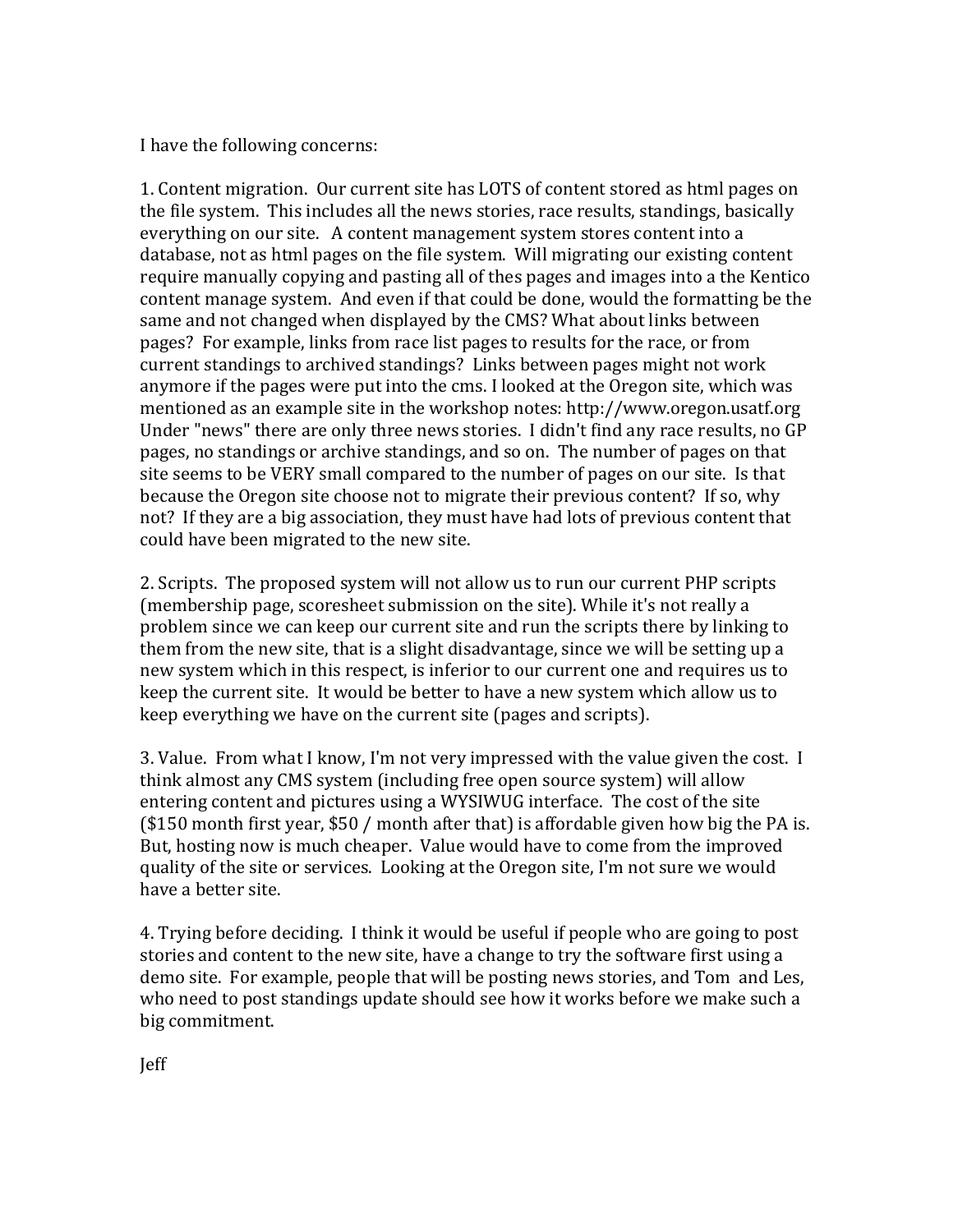On Fri, Sep 14, 2012 at 10:52 PM, Dave Shrock <coachshrock@gmail.com>wrote: Hi everyone,

Thanks firstly to Cynci for attending the meetings in Pittsburgh and writing a susscint pros/cons for our review.

After reviewing Cynci's comments and others feedback, I'm leaning towards moving our content to the USATF site so long as many of the concerns are addressed and met. Through long tedious hours of work, our web masters have created and maintained a great informative website. Now that the national office has finally caught-up, perhaps it's time to join forces so long as we can continue offer the same/enhanced level of service.

Dave Shrock, Ed.D. Please note new e-mail address: coachshrock@gmail.com

USATRACK&FIELD(PACIFIC

www.pausatf.org Association Vice President Coaches Committee Chair home: 209.575-3034 mobile: 209.602-4023

On Tue, Sep 11, 2012 at 3:41 PM,  $< c$ crun@ncbb.net $>$  wrote:

Hi everyone,

This meeting notice and information is being sent to the Com Com members and several others who have been closely involved in the PA website. Could you please review the material attached and below and let everyone know your opinions (be) sure to reply all). We need to make a recommendation to the Executive Board, and I would like to do this at the meeting next Tuesday, Sept. 18.

Thank you for your time and help!

Cynci, PA Com Com Chair

\_\_\_\_\_\_\_\_\_\_\_\_\_\_\_\_\_\_\_\_\_\_\_\_\_\_\_\_\_\_\_

Meeting Focus: PA/USATF Website Renovation

Goal: Provide a Content Management System-based website Primary Purpose: Enable PA sports committees and support committees to perform updates to their

PA/USATF Communications Committee (Com Com) Meeting 9/11/2012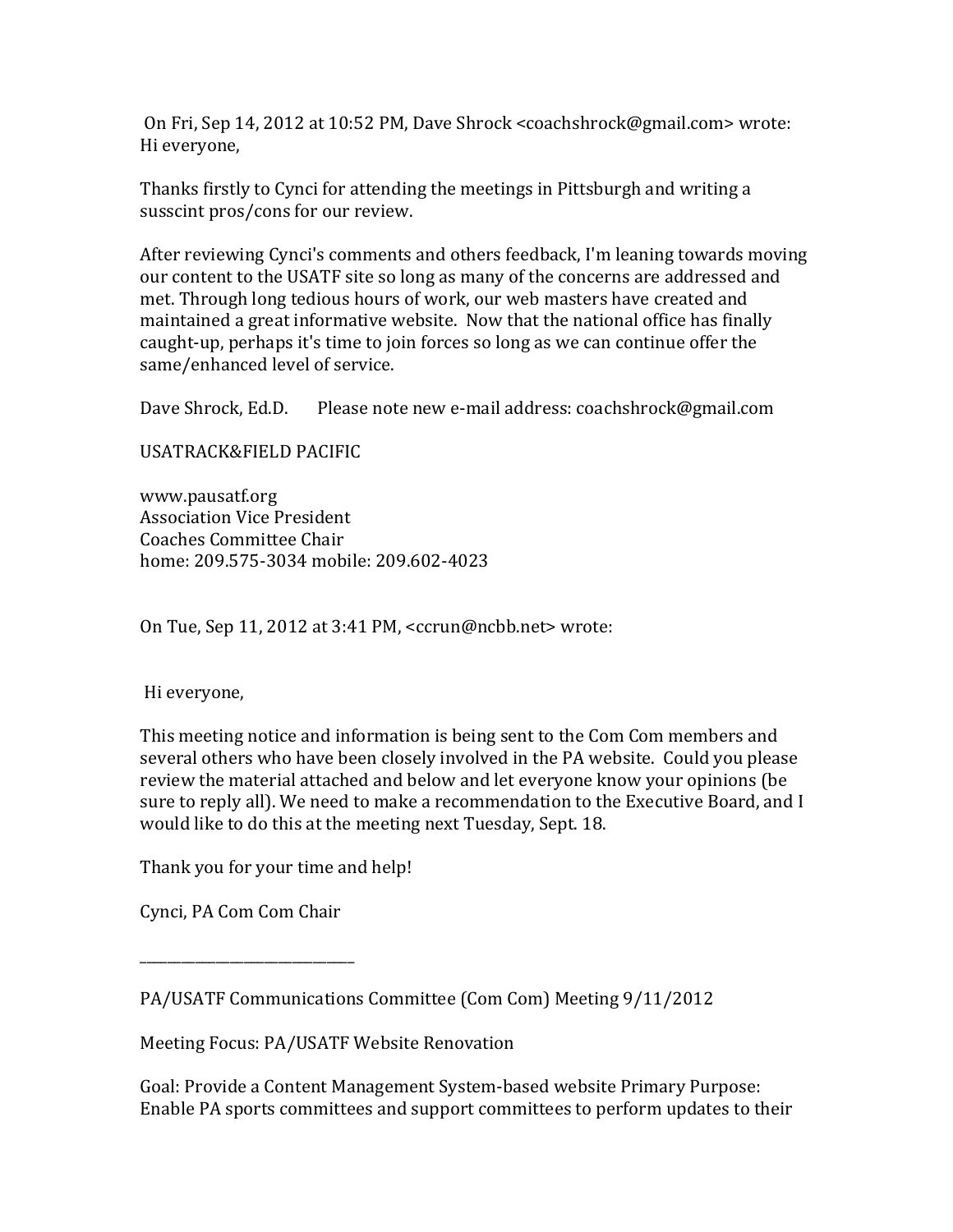PA pages without the need for html editing skills or software. Additional Goals: Increased reliability, efficiency, functionality and flexibility.

Background: Com Com has had the goal of establishing a website with a Content Management System for several years. It was a priority item on the last two Strategic Plan meetings, and Com Com has been investigating how to proceed ever since. At the 2011 USATF Associations' Workshop held in San Mateo, CA, the national USATF presented a content management based website for USATF member associations. In the meantime PA member Thomas Vincent had begun work on a CMS-based system as a volunteer, but the work was proceeding slowly. Com Com asked him to submit a proposal with a time line and fees. He did this and Com Com had a subcommittee review it. No decision was made on Tom's proposal, as several issues about it remain unresolved. I attended the 2012 USATF Associations Workshop (mid-August) because more in-depth seminars about the USATF system were on the agenda.

After I returned from the meeting, I presented my findings to a Com Com subcommittee of the PA Web Techs Thom Trimble, Jeff Teters and Thomas Vincent. I submitted the summary of our collaborative information to the Associations' Website Workshop coordinator Joe Cornforth. He sent his replies, and I assembled the attached information. Also attached is the USATF Website Overview.

Below is a very condensed description of advantages and disadvantages. The attached files should answer any other questions you might have. To see a this system in action, go to the Oregon Association's website at http://www.oregon.usatf.org

## Advantages

Reasonable cost structure (\$1800 for set up and the first 12 months), \$600 per year after first year. Robust content management system (Kentico.com) that would allow sports committees to manage their own pages at pausatf.org without the need for html editing skills or special software. Reliable server with 10GB per month of data transfer. Four people at national office for tech support. Potential new revenue streams Upgrades made at the national level will automatically apply to association site level. Close integration with national membership database and calendars. The Pacific Association can probably expect good service from the national office techs. They would be delighted to have us sign on. Would help the national office with branding; having all the associations use a very similar website helps to make USATF a more recognizable entity.

## Disadvantages

The national system is more of a content distribution system and less of a customized tool system. For example we would not be able to upload customized scripts developed by our techs (i.e. the ldr grand prix scoring tools); we would have